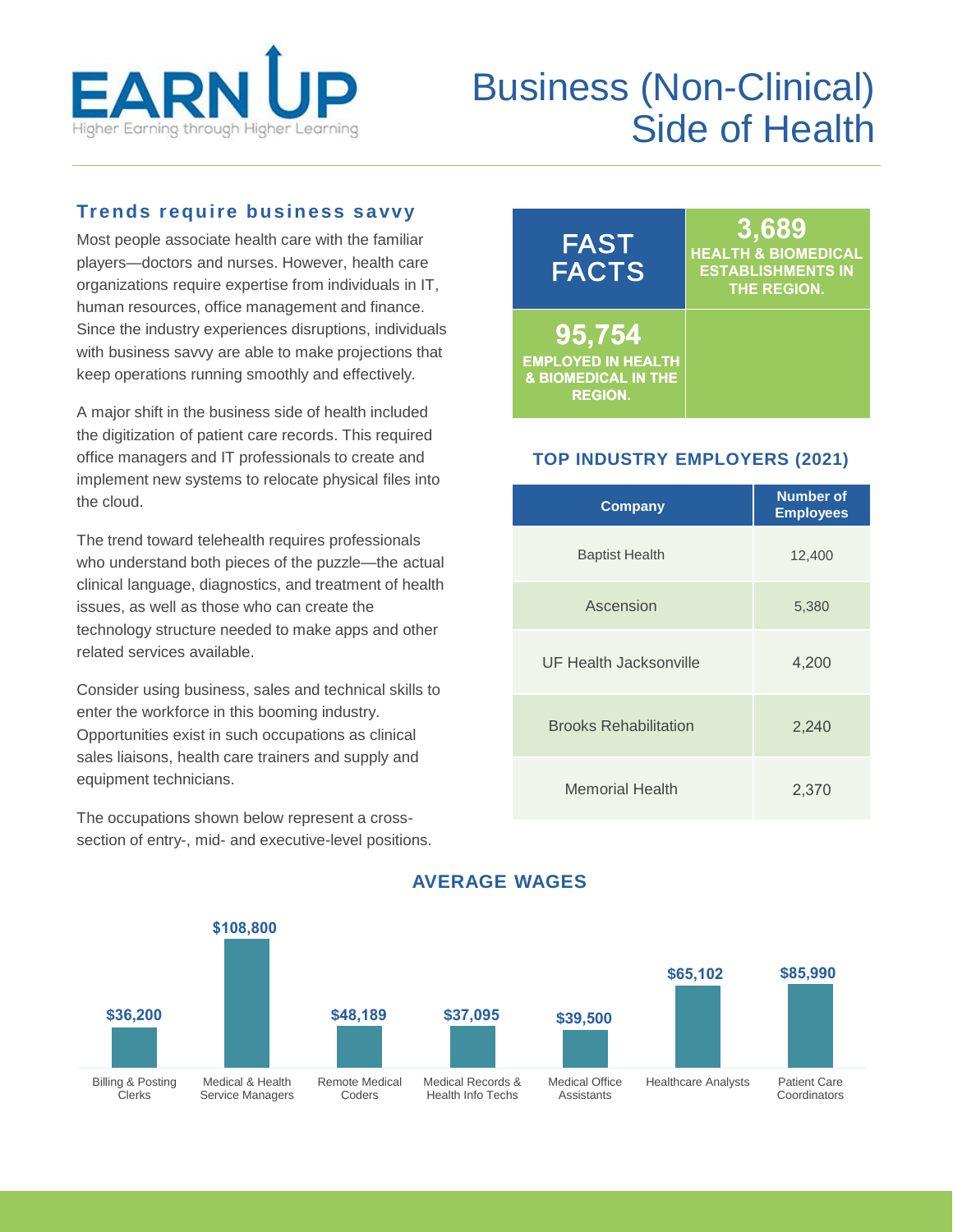# Business Side of Health & Biomedical Pathway